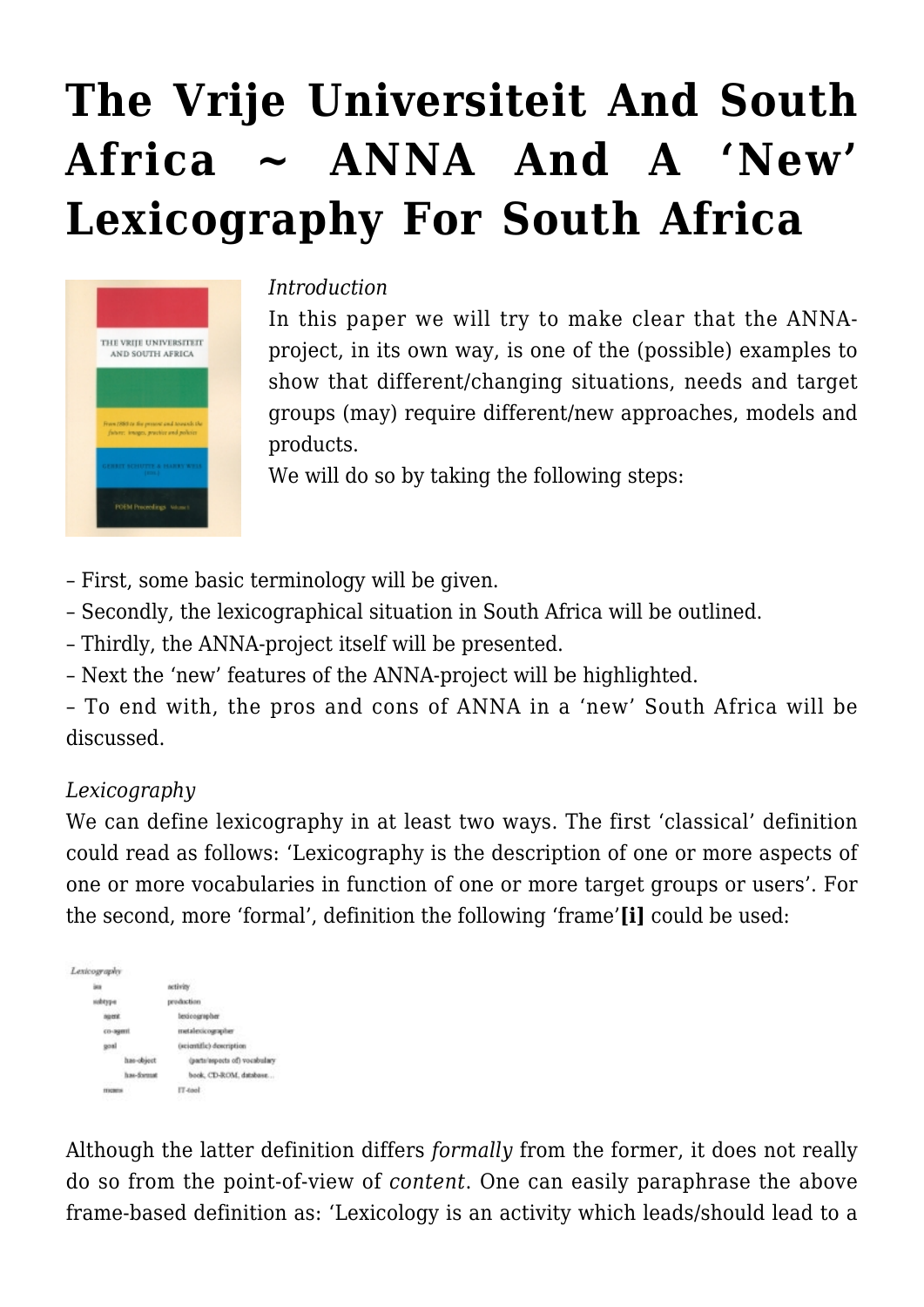product made by lexicographers/metalexicographers with the aim to come to a (scientific) description, etc'.

Next to the possibilities that a frame-based definition offers on the levels of explicitness and consistency, it serves our purpose better than the more traditional one in two ways:

agent IT-develope beneficiary target group(s) other-participants publisher, sponsor, data provider, project manager.

– First, it makes clear the fact that lexicography as an activity is no longer to be considered as a solitary act of a lexicographer, but rather as a scene on which next to lexicographers, different players, such as metalexicographers (theoreticians, designers of models/theories upon which to base lexicographical practice), tool developers, project managers, data providers, users, and publishers play a role.

– Secondly, as one can observe, a frame has a stable side (the left hand side, the slots) and a variable side (the right hand side, the fillers). It is to be expected that changes in the fillers over time will entail changes in the character of lexicography itself and so lead to a 'new' lexicography. In particular this is what has happened to the fillers for the 'format', 'means', 'beneficiary', and 'otherparticipants'-slots during the last decades.

The lexicograpical situation in South Africa**[ii]**

# *The situation before 1994*

This part of the article is mainly based on Van Schalkwyk 2003. In what follows, we will give a brief outline bullet-wise of the most important lexicographical 'facts' of the pre-1994 period:

– Two official languages existed (English and Afrikaans).

– their wake two big government-subsidized lexicographical projects were carried out:

– the Dictionary of SA English on Historical Principles (1968-1996);

– the WAT (= Woordeboek van die Afrikaanse Taal) (1926 – …) (up until 2003, 11 volumes (A-O) have been published).

– For African (black) languages three university projects have been started up: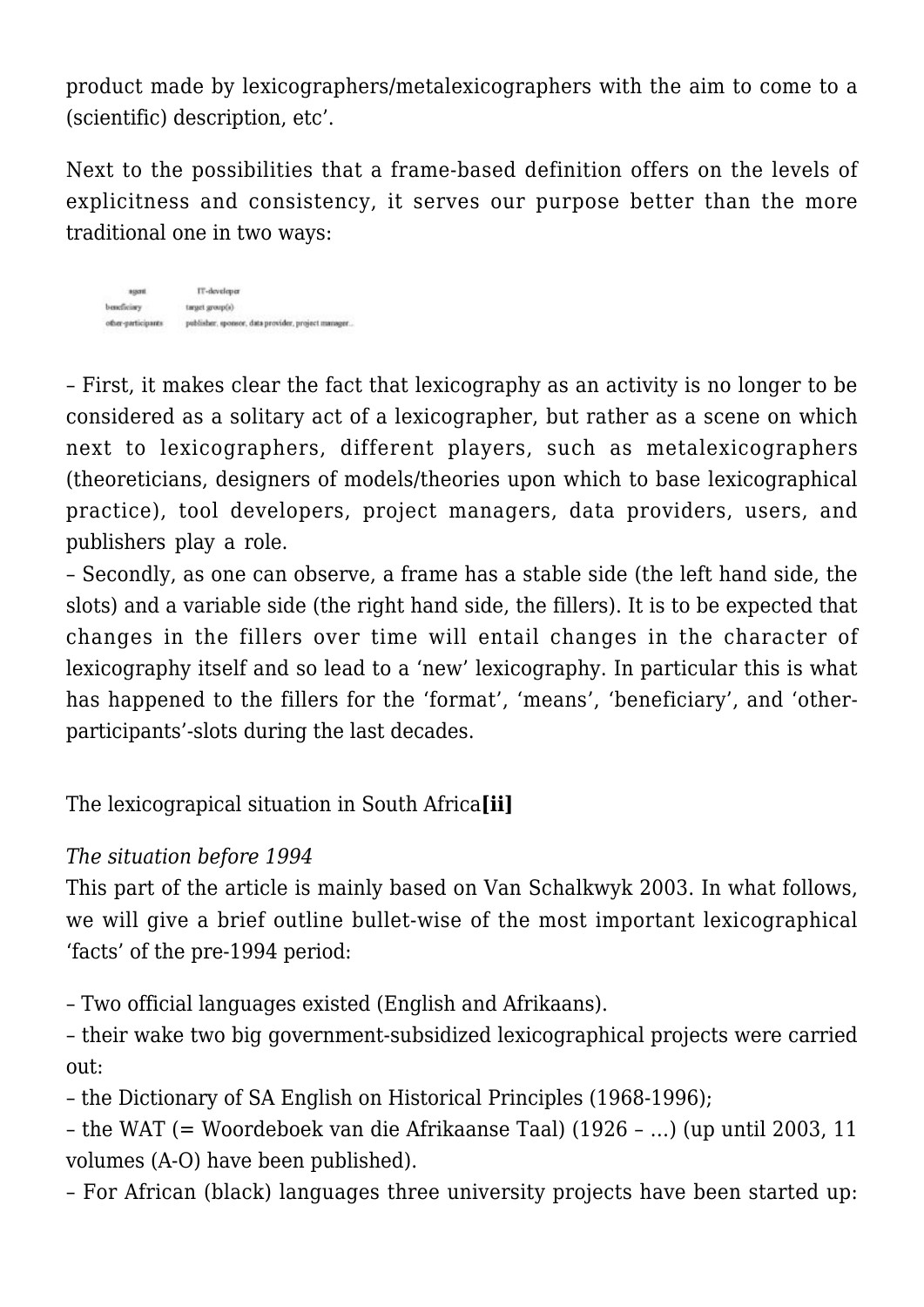Xhosa (1968 – …) (Greater isiXhosa Dictionary), Zulu (1977 – …) (isiKazamasu Dictionary) and Sesotho sa Leboa (1988 – …) (English – Pedi v.v. Dictionary).

– Furthermore there existed bilingual wordlists between English/Afrikaans and one or more of the African languages mainly meant to give (rapid) access to the 'white' languages for the 'black' language speaker.

## *The situation after 1994*

A new lexicographical policy/regulation takes place from the side of government leading to:

– The establishment of 11 official languages in 1996: the existing ones, English and Afrikaans, were augmented by Xhosa, Zulu, Ndebele, Swati (= members of the Nguni family), Sesotho sa Leboa, Sesotho, Setswana (= members of the Sotho family), Xitsonga, and Tshivenda.

– PANSALB (= Pan South African Language Board) was established in 1996 for the development and stimulation of all official South African languages and, in particular, those which have been marginalized up until now; PANSALB should also promote multilinguality.

– In 1998/99 lexicographical units were established for all South African official languages with the aim to come to monolingual data/databases, serving as a basis for all kinds of lexicographical products.

Van Schalkwyk (2003) reports with regard to the state-of-affairs of the lexicographical units: 'In die tussetyd is reeds personeel aangestel. Op die oomblik is die soektog na hoofdredakteurs aan die gang'. ['In the meantime staff has already been appointed. At the moment the search for editors-in-chief is going on'.] This quotation makes clear that, apart from the specific descriptive problems for African languages, the most outstanding problem of South African lexicography at the moment, is the fact that lexicographers/ metalexicographers with a formal training are scarce, making the process of starting up lexicographical projects for Africa languages an extremely slow one.

## *The ANNA-project: some facts and figures*

ANNA is an acronym for *Afrikaans-Nederlands, Nederlands-Afrikaans*. As a dictionary project it came to the fore in 1999 when a *Feasibility and Definition Study* was undertaken (see Martin, Gouws and Renders 1999) in order to find out whether such as dictionary was needed and if so, which features it should have. In 2000 it was decided to definitely start up the project, expecting it to be finalized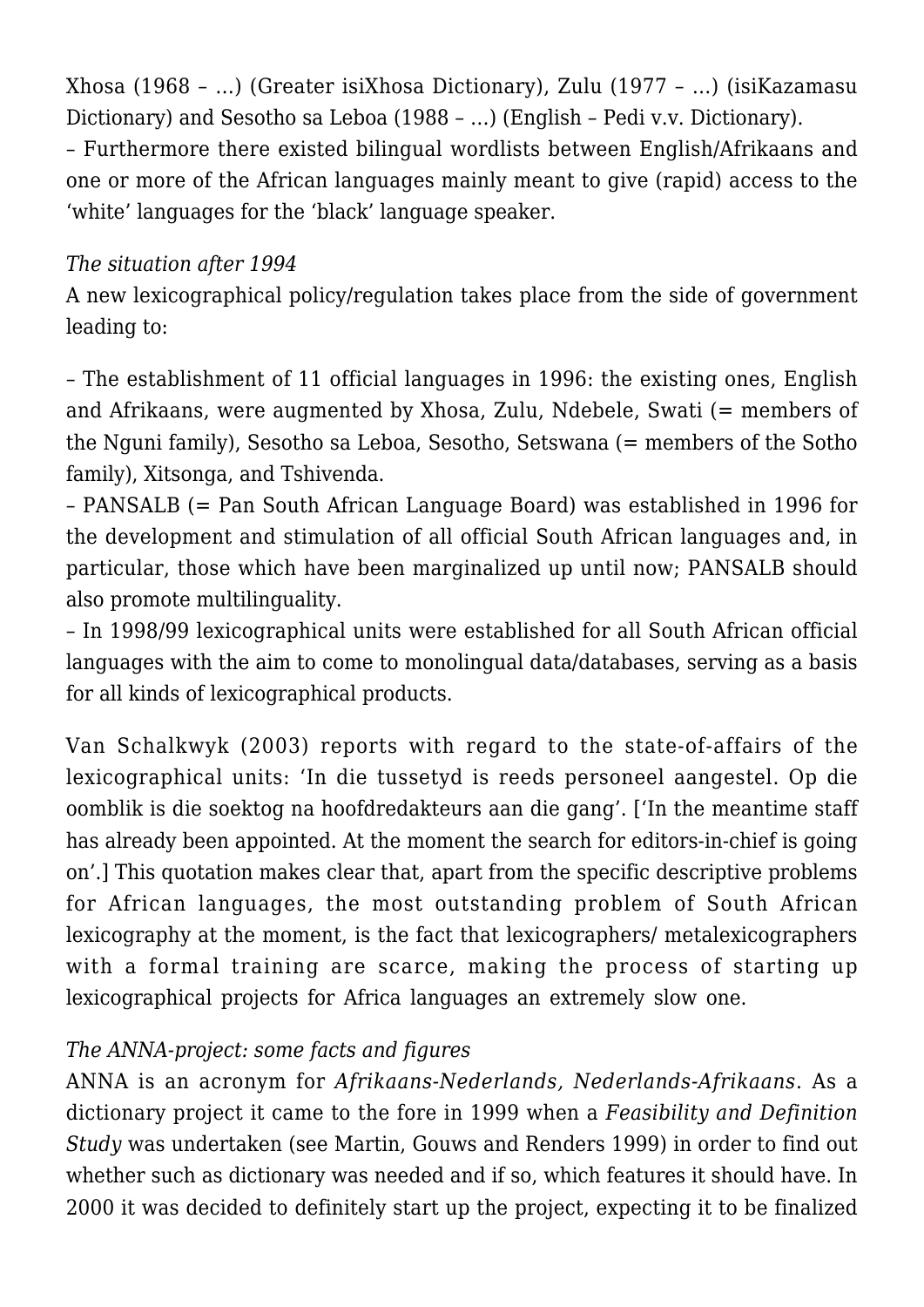in 2006/7. ANNA is mainly subsidized by private money, namely by two Dutch foundations: ZASM (= *Zuid Afrikaanse Spoorweg Maatschappij*, 'South African Railway Company', Amsterdam) as the main sponsor, and the Van den Berch van Heemstede Foundation, The Hague. The Universities of Potchefstroom and Stellenbosch have also financially contributed. The work is carried out in close cooperation between the universities of Stellenbosch, Port Elisabeth, Vrije Universiteit Amsterdam, and the Limburg University Centre (Belgium); the Vrije Universiteit acting as a co-ordinator.

The production is also expected to be a co-operative effort between South Africa and the Low Countries, as Pharos (for the electronic version) and Van Dale (for the paper version) are the intended publishers. The main features of the final ANNA-product can be summarized as follows:

## *ANNA*

– aims to be a bilingual dictionary/database;

– not in the traditional sense of the word;

– making use of modern, new technology (tools) and new metalexicographical insights (models);

– which should lead not only to an innovative, contrastive, comparative dictionary/database between Afrikaans and Dutch;

– but also to new models and tools which can be used by other language pairs such as the African languages spoken in South Africa.

This last feature was one of the basic requirements of the partners to participate in the project and one of the main issues that has been investigated in the pilot study. In what follows this 'innovative' feature of ANNA will be dealt with in more detail.

# *ANNA and the 'new' lexicography*

In order to make clear what is new in ANNA, we will start from a very simple but concrete example: the Dutch word *zalm*, with its Afrikaans equivalent *salm* (English: 'salmon') and show what ANNA does and what it does not (does no longer).

## *What ANNA DOES NOT*

A traditional bilingual Dutch-Afrikaans v.v. dictionary (NA/AN) would contain two entries for 'salmon', one in the NA-part zalm salm, and one in the AN-part salm ®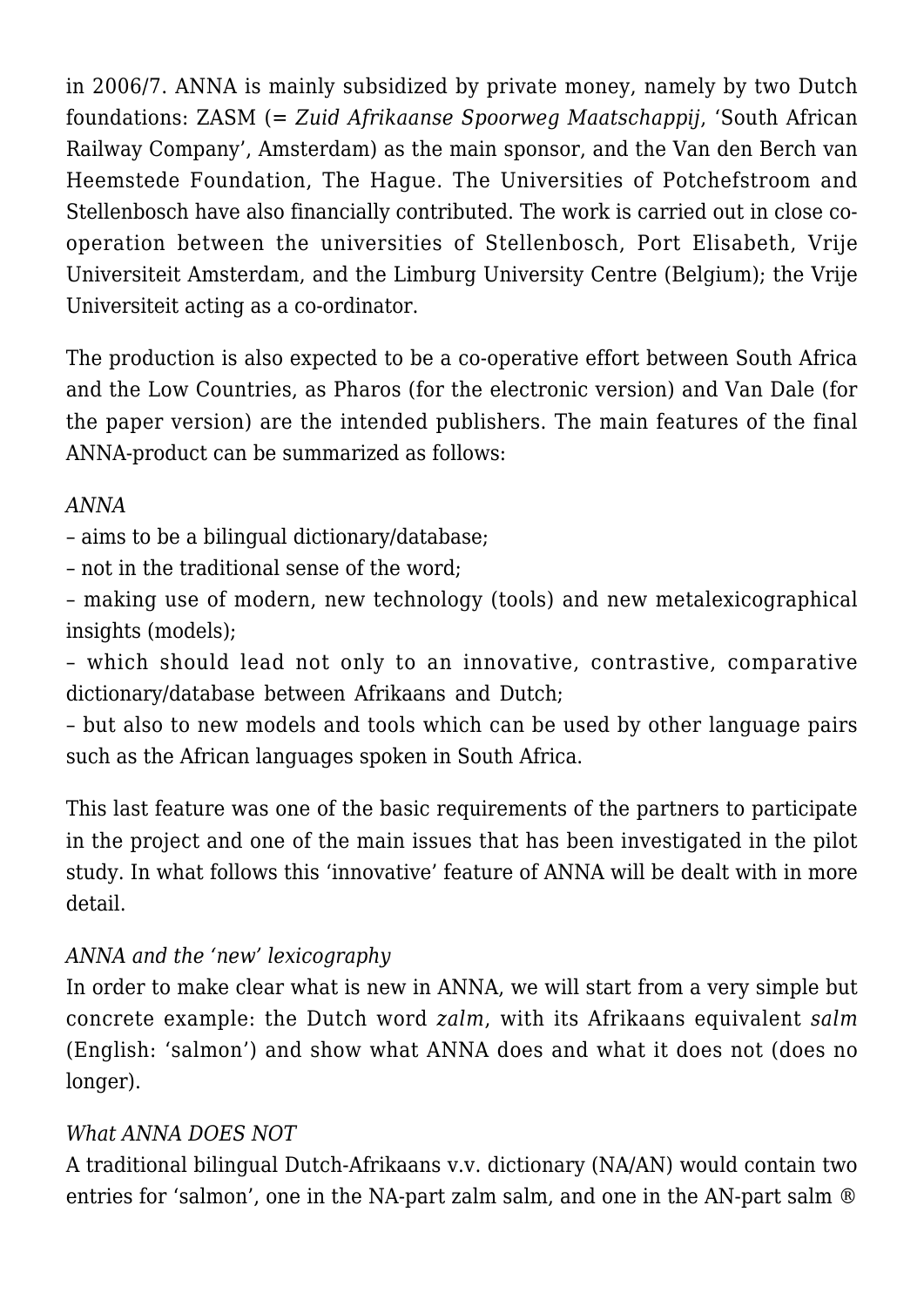zalm. One could imagine these entries to look as follows:

# NA-part: ZALM**[iii]**

1 [kind of fish] *salm* een plakje zalm 'n *repie salm*; verse zalm *vars salm*; een blikje zalm 'n *blikkie salm*; gerookte zalm *gerookte salm*; <fig.> *het neusje van de zalm die allerbeste.*

AN-part: SALM 1 [kind of fish] 'n repie salm een *plakje zalm*; vars salm *verse zalm*; 'n blikkie salm een *blikje zalm*; gerookte salm *gerookte zalm*.

As one can observe, closely related languages, such as Dutch and Afrikaans, resemble each other strongly in their 'complementary' parts. They are not each other's mirror image, yet they come very close. The way they are treated above shows a very high degree of redundancy, that is why we will prefer another descriptive model, the amalgamation model, illustrated in what follows.

ANNA does not treat two closely related languages apart, but unifies them, malagamates them into one, single macrostructure. In other words, it treats zalm/salm as if the two entries were the same (or variants of a common entry). This has the advantage that one can both reduce redundancy (see the preceding paragraph) and enhance/optimalise comparability/contrastivity. For instance, in the case of zalm/salm it will become clear at a single glance what is similar/different between them as the entry below (which is an ANNA-entry) shows.

ZALM/SALM 1 [a kind of fish] << >> verse zalm *vars salm*; een blikje zalm 'n *blikkie salm*; gerookte zalm *gerookte salm*; >> << een plakje zalm '*n repie salm*;

<fig.> het neusje van de zalm *die allerbeste.*

The symbols used are to be interpreted as follows: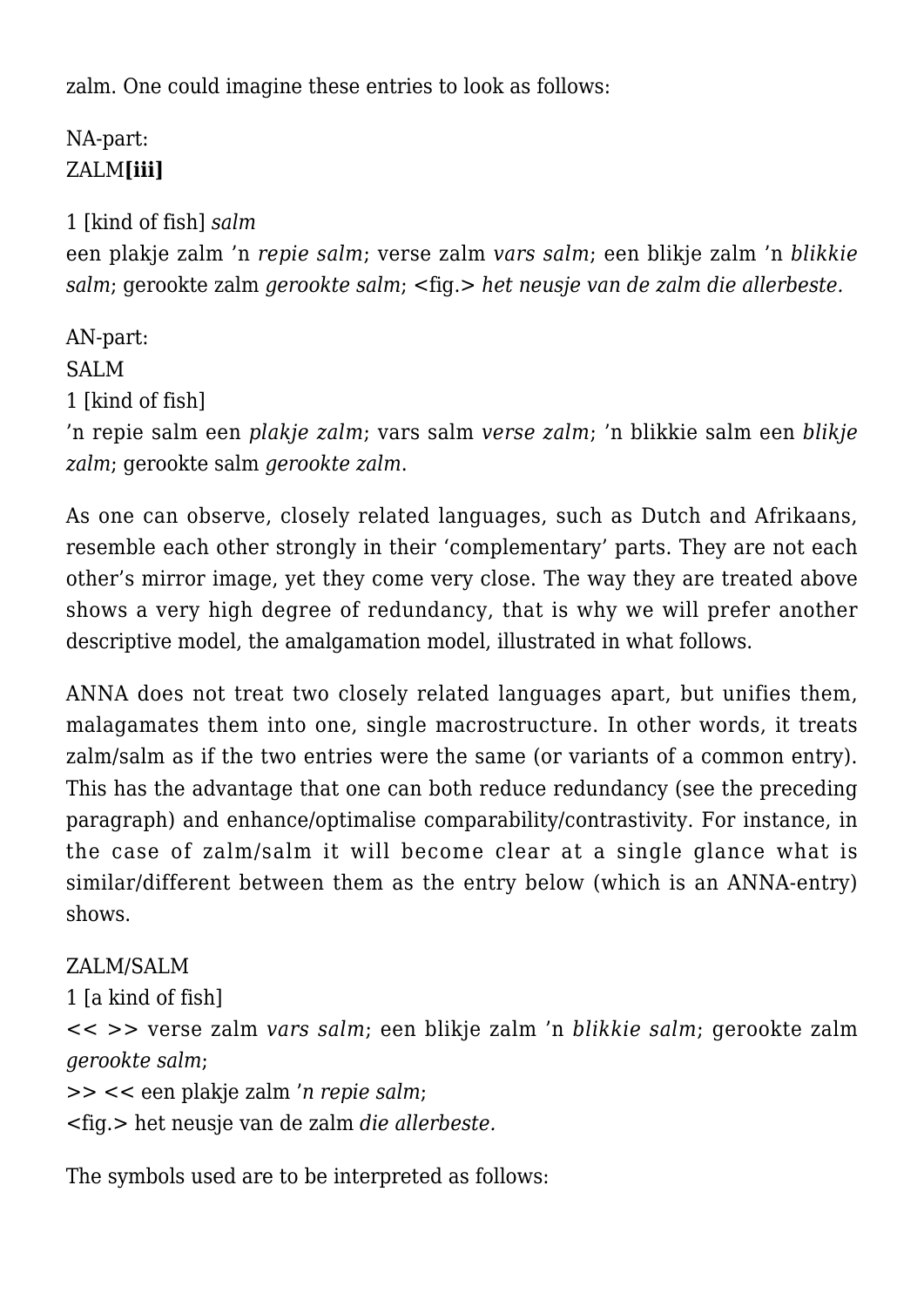<< >>: similar, non-contrastive examples/combinations; >> <<: different, contrastive examples/combinations; <fig.>: idioms and figurative usage.

If one is only interested in differences between the two languages (from a combinatorial point-of-view) one could for instance skip the << >>-section. This way the user can define his own 'paths' through the data, depending on his/her interests and needs.

*What ANNA CAN DO* (for a 'new' lexicography in South Africa)

It will have been clear from the preceeding that it is the ambition of the ANNAproject that some of its material and immaterial infrastructure can be used *beyond* the project itself. This is the case for the amalgamation model (immaterial infrastructure) and for the tool to deal with it (material infrastructure). In what follows we briefly present both possibilities.

# *The amalgamation model*

The amalgamation model has proven its value for the ANNA-project in that it successfully unifies the macrostructures of two closely related languages and optimises their comparability. Its main features are the following:

– The two macrostructures are unified into one, amalgamated structure.

- This is done on the basis of formal and semantic relatedness.**[iv]**
- This amalgamation leads to different lemma-types:

 $*$  Combined lemmata (cognates)  $(A + D)$  such as:

– absolute cognates (e.g. A *tafel*/D tafel (E *table*));

– absolute cognates with systematic morphological/orthographical differences (e.g. A *ontsnap*/D *ontsnappen* (E escape));

– partial cognates (contrary to absolute cognates, partial cognates do not share all meanings, e.g. *robot*  $A/D = E$  automaton,  $A$  only  $=$  traffic light);

\* Non-combined lemmata (non-cognates) which formally differ, such as D *verkeersdrempel*/A *spoedwalletjie* (E speedwall) and false friends which semantically differ, such as:

 $-D$  *mus* = A *mossie* (= E sparrow);

 $-A$  *mus* = D *muts* (= E cap).

\* The model can reduce or leave out non contrastive, redundant examples/combinations.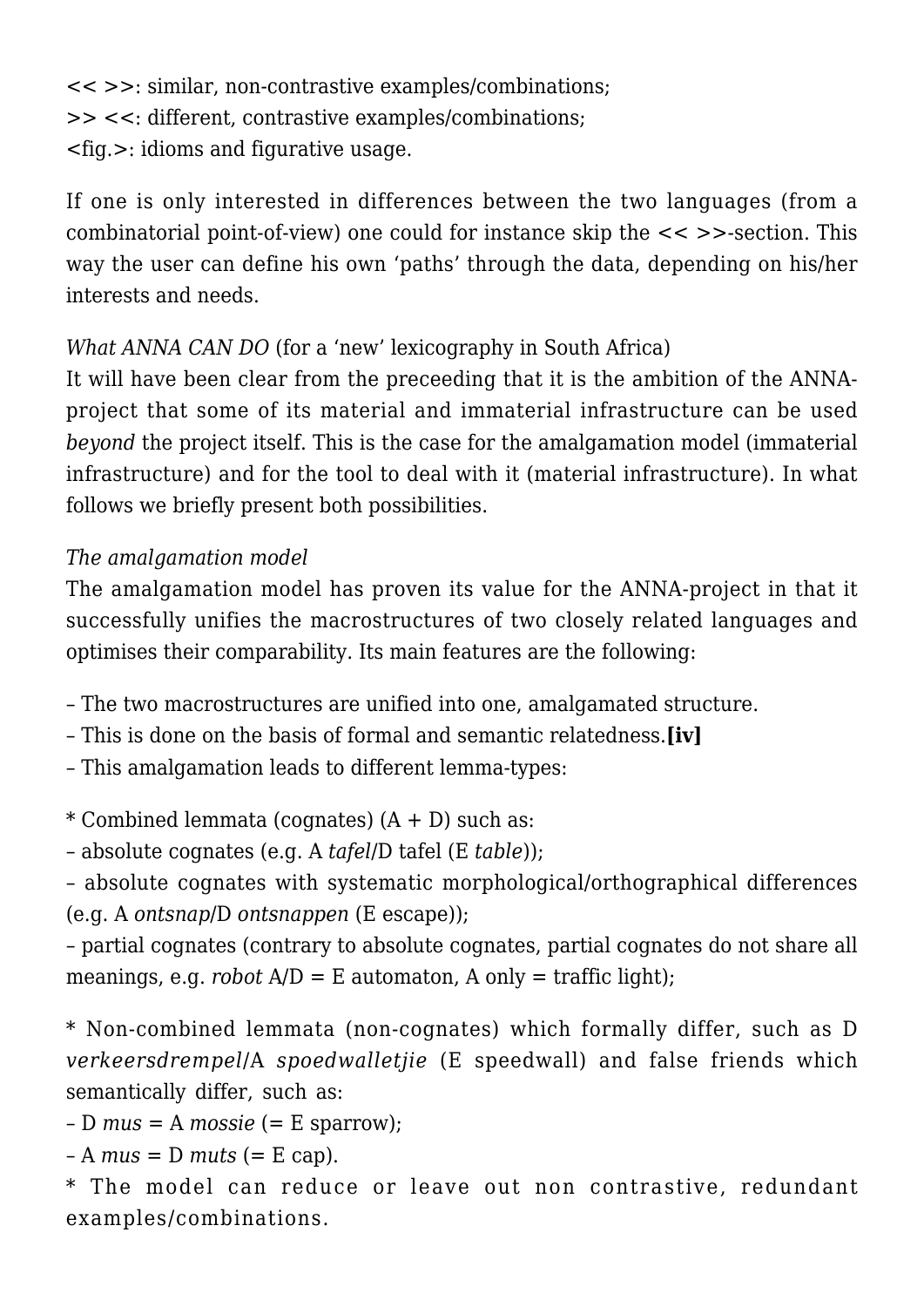\* The model guarantees optimal and direct comparability between two closely related languages.

\* The model has proven to be exportable to other closely related languages such as languages from the Nguni and the Sotho family (see Mashamaite 1995).

## *ANNA, OMBI and the Hub-and-Spoke Model*

In order to come to an efficient language infrastructure, resources which have to function within a multilingual environment should be developed with a view on their *usability* and *linkability* with other resources of that environment. Therefore they should use adequate instruments such as editors with linking and reversing capacity. ANNA makes use of such an editor, viz. OMBI (acronym for 'OMkeertool voor BIlinguale bestanden ('reversing tool for bilingual databases')).**[v]** It would lead us too far to enter into details here; let it suffice to state that OMBI links two words of two different languages at meaning level: Dutch 'paard', for instance, is linked in its ANIMAL meaning to 'horse' (in its ANIMAL meaning) and, in its CHESS meaning, to 'knight' (in its CHESS meaning). Furthermore, OMBI specifies the relationship between these semantic units so that one can use them in a calculus in order to reverse them, block them, derive other values for them etc. In other words, OMBI does as what is illustrated in figure 1:



Figure 1 – Linking items from language A with those of language B and vice versa

The fact that one has explicitly specified the relationships between the items makes that, when adding one language  $(C)$  to the data collection  $(A \times B)$ , one can infer the links between B and C by means of derivation rules. See fig. 2:



Figure 2 – Linking two languages (B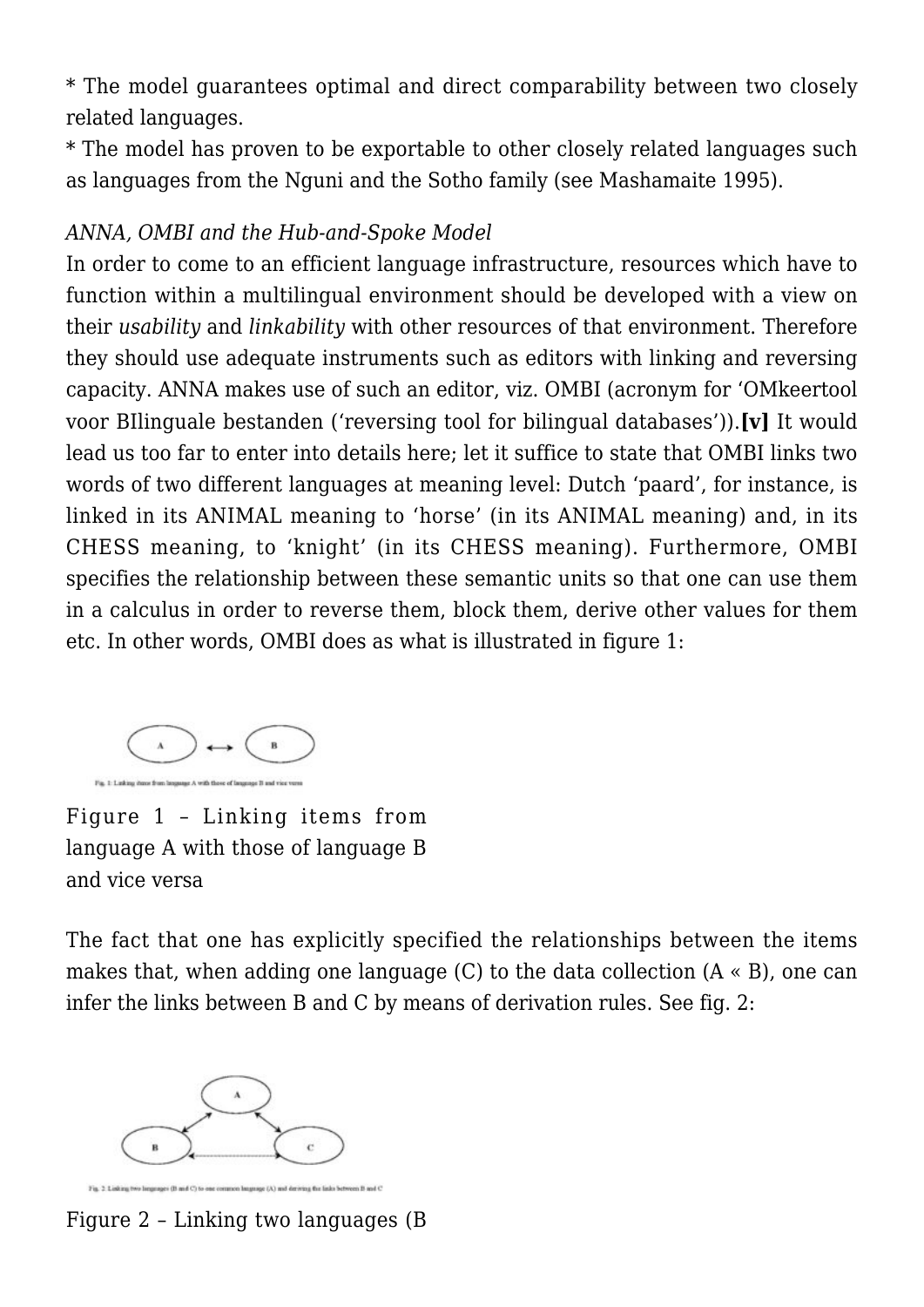```
and C) to one common language (A)
and deriving the links between B and
\overline{C}
```
Language A now functions as a common link. It is called the hub-language in analogy with air-traffic organization where often one does not fly directly from a (spoke) airport to another (spoke) airport, but via a hub, a central airport. B and C are the spoke-languages.

The Hub-and-Spoke Model is a model with a large potential. Its strength lies in the fact that it exploits the intra- and interlingual relations in and between languages and does so via a hub (instead of bidirectionally). One can imagine that in a multilingual context such as in South Africa, where there are 11 official languages, the model seems to be very promising. In such a situation (11 languages), 55 different pairs (= 110 bilingual dictionaries; taking both directions into account) could be derived. In a hub-and-spoke configuration one could suffice with ten direct links (10 spokes to 1 hub), the remaining 45 being generated as indirect spin-offs. Actually there is a gain in data-production from the third language onwards (see fig. 3). For more information on the Hub-and-Spoke Model see Martin and Heid (1998).



Figure 3 – Situation with five different languages in a HaSconfiguration: ten language pairs; four directly linked (indicated by full lines); six indirectly linked (indicated by broken lines).

# *Conclusion*: *PROS and CONS of the ANNA project*

As a conclusion one may state that there is (at least) one good argument NOT to carry out the ANNA-project and three good reasons to DO SO. We list them one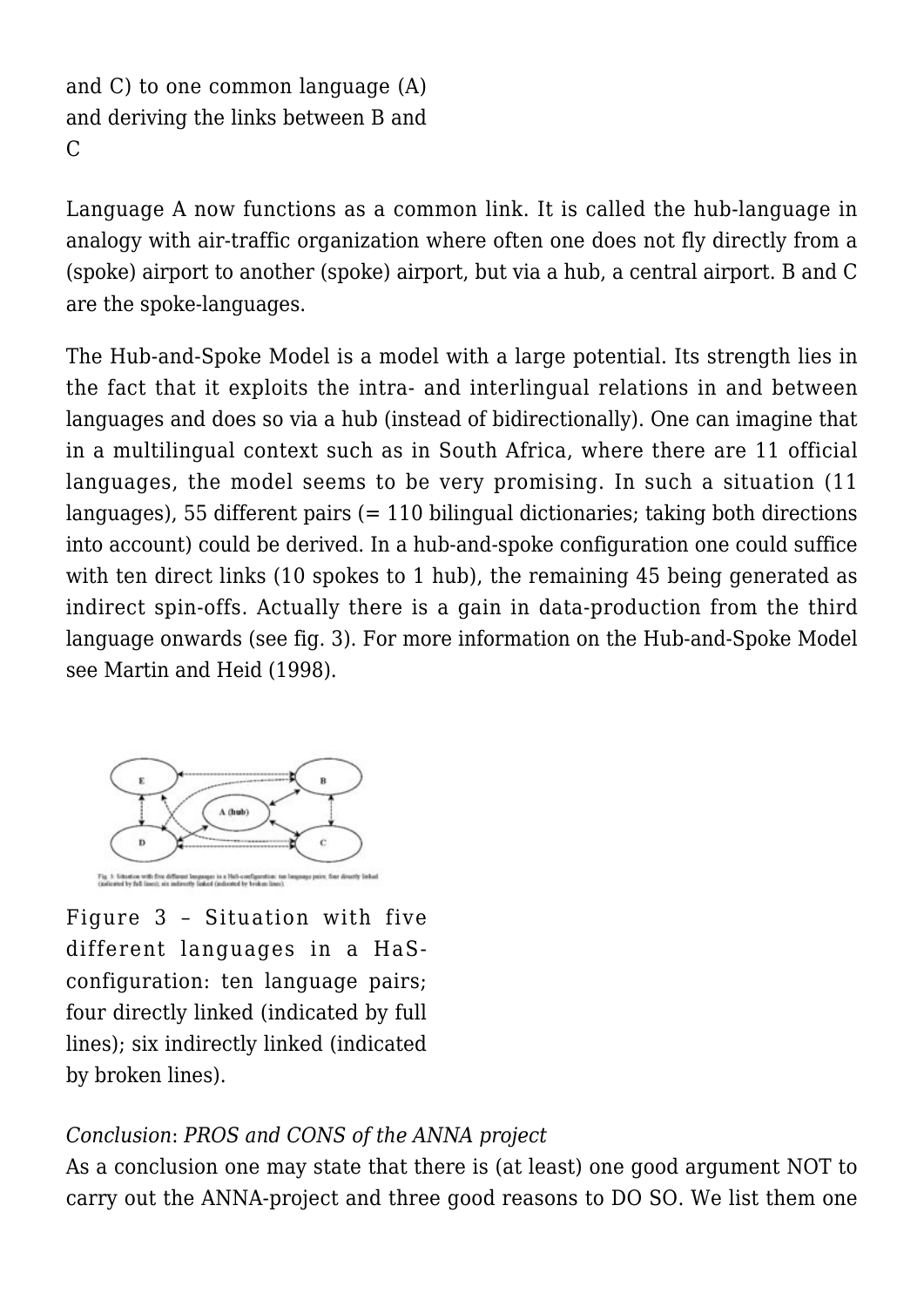after the other in what follows.

#### *The communicative argument*

There is no big communicative gap to bridge between Afrikaans and Dutch considering the fact that speakers from Afrikaans and Dutch can communicate with each other each speaking his/her own language. Of course, this communication will now and then lead to miscommunication, to misunderstanding, and to linguistic problems, but solving these are not in themselves sufficient conditions to justify the ANNA project.

## *The functional argument*

If one accepts that language is a vehicle not only for basic communication, but also to properly express oneself in, be it in literature, in science or in everyday situations, then a bilingual dictionary is an important instrument to understand the subtleties and nuances of the other language, the other culture. In Afrikaans and Dutch this is the more so as there do not exist fully-fledged dictionaries Afrikaans-Dutch and vice versa at the moment. In this respect ANNA fills a gap both for Dutch and for Afrikaans language users.

#### *The descriptive argument*

Afrikaans, until very recently, has been described as a rather homogeneous and 'pure' language. ANNA starts from a Dutch database, the RBN (= *Referentie Bestand Nederlands, 'Reference Database of Dutch'*)**[vi]** which shows a rather varied picture of Dutch. It is the aim to link Dutch to Afrikaans as it is used now, being the mother tongue of more coloured than white people (5,5 million speakers in all, in a proportion 60 per cent coloured, 40 per cent white). This way ANNA can give an impetus to a 'new' view on the lexicographical description of Afrikaans.

#### *The scientific argument*

Last but not least, ANNA has developed a model (the amalgamation model together with the appropriate tools to make the model operative, see preceding section) which has a general linguistic value. The model enables closely related languages, no matter whether they are spoken by 'white', 'black', or 'coloured' linguistic communities, to be described in an own contrastive way. In doing so, attention is paid both to similarities and differences. More in particular contrasts which lie on the supralexical level (co-text (combinations) and context (wider pragmatic situation)) and which often pass unnoticed, can now be captured. We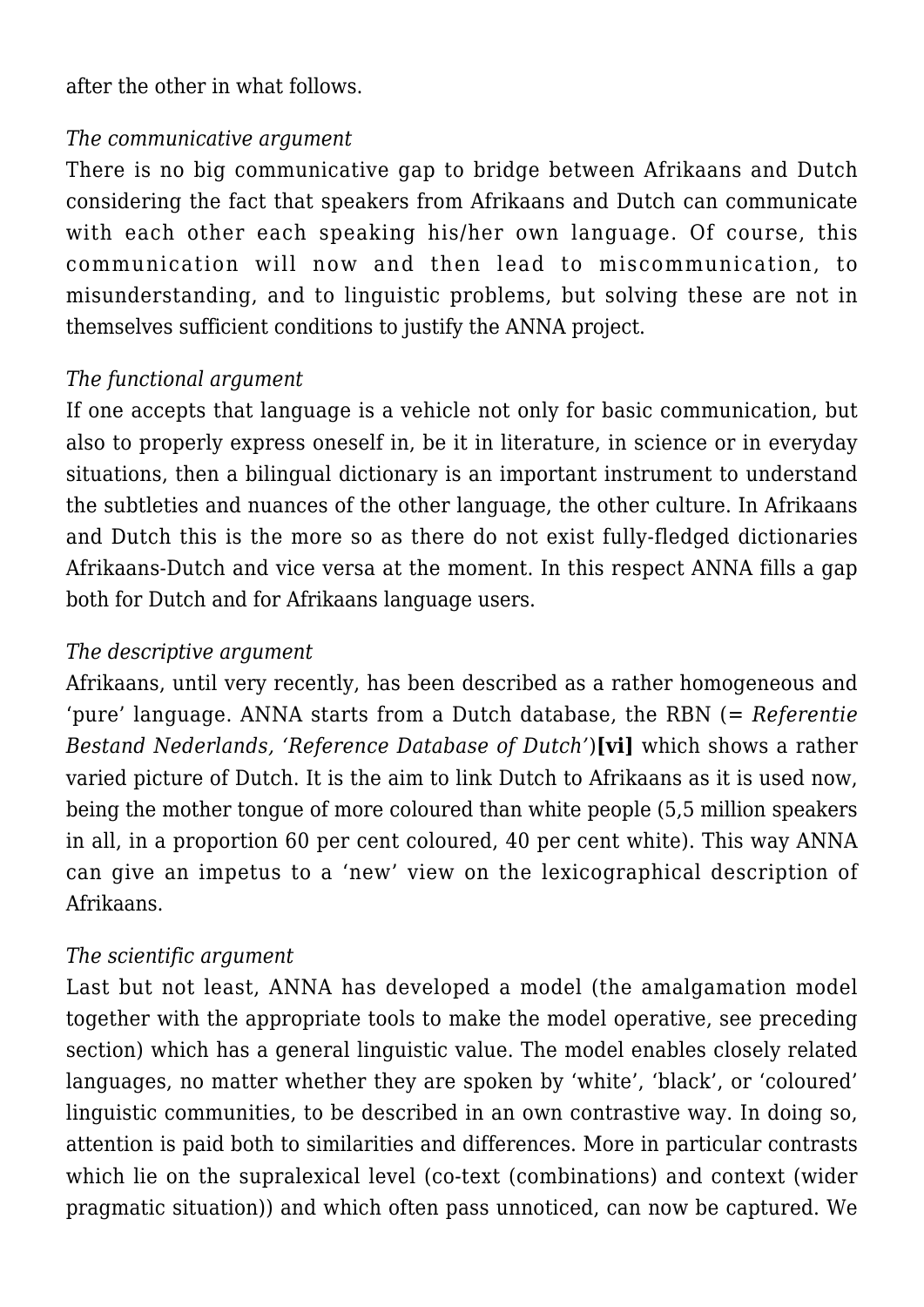hope that this last feature in particular will pave the way to a 'new', useful and cooperative lexicography in South Africa.

# **NOTES**

**[i]** A frame is a schema to represent knowledge with. It consists of slots (general classes) and fillers (specifications of the slots). Frames and their variants (as graphs, networks etc.) are well-known in Artificial Intelligence literature.

**[ii]** This part of the article is mainly based on Van Schalkwyk 2003.

**[iii]** For clarity's sake the metalanguage in the meaning resumés is represented in English here (see: kind of fish).

**[iv]** Words (from Dutch and Afrikaans) that are combined are declared to be cognates. In order to be considered a cognate, the word pair must share the 'same' form (deviations permitted), and at least one meaning.

**[v]** For more information on OMBI see Martin and Tamm 1996.

**[vi]** For more information on the RBN see Van der Vliet 2005 (forthcoming).

# *References*

Martin, W. and Tamm, A. (1996) 'OMBI, an editor for constructing reversible lexical databases', in M. Gellerstamm et al. (Eds), *Euralex '96 Proceedings, Göteborg: Göteborg University*, pp. 675-85.

Martin, W. and Heid, U. (1998) *On the construction of bilingual dictionaries*, Den Haag: CLVV.

Martin, W., Gouws, R. and Renders, L. (1999) *Haalbaarheids- en definitiestudie voor een woordenboek Afrikaans-Nederlands/Nederlands-Afrikaans.* Amsterdam: VU University Press.

Martin, W. and Gouws, R. (2000) 'A new dictionary model for closely related languages: The Dutch-Afrikaans dictionary project as a case-in-point', in U. Heid et al. (Eds), *The ninth Euralex International Congress Proceedings,* Stuttgart: University of Stuttgart, pp. 783-92.

Martin, W. (2003) 'Lexicography, lexicology, linking and the hub-and-spoke model', in W. Botha (Ed.), *'n Man wat beur.* Huldigingsbundel vir Dirk van Schalkwyk, Stellenbosch: Buro van die WAT, pp. 268-85.

Mashamaite, K.J. (1995) *The hub-and-spoke model: A recipe for making bilingual dictionaries between African languages in South Africa*, MA-thesis, Amsterdam: Vrije Universiteit.

Van der Vliet, H. (2005, forthcoming). *Digitale bronnen voor het Nederlands: Het referentiebestand Nederlands* (RBN).